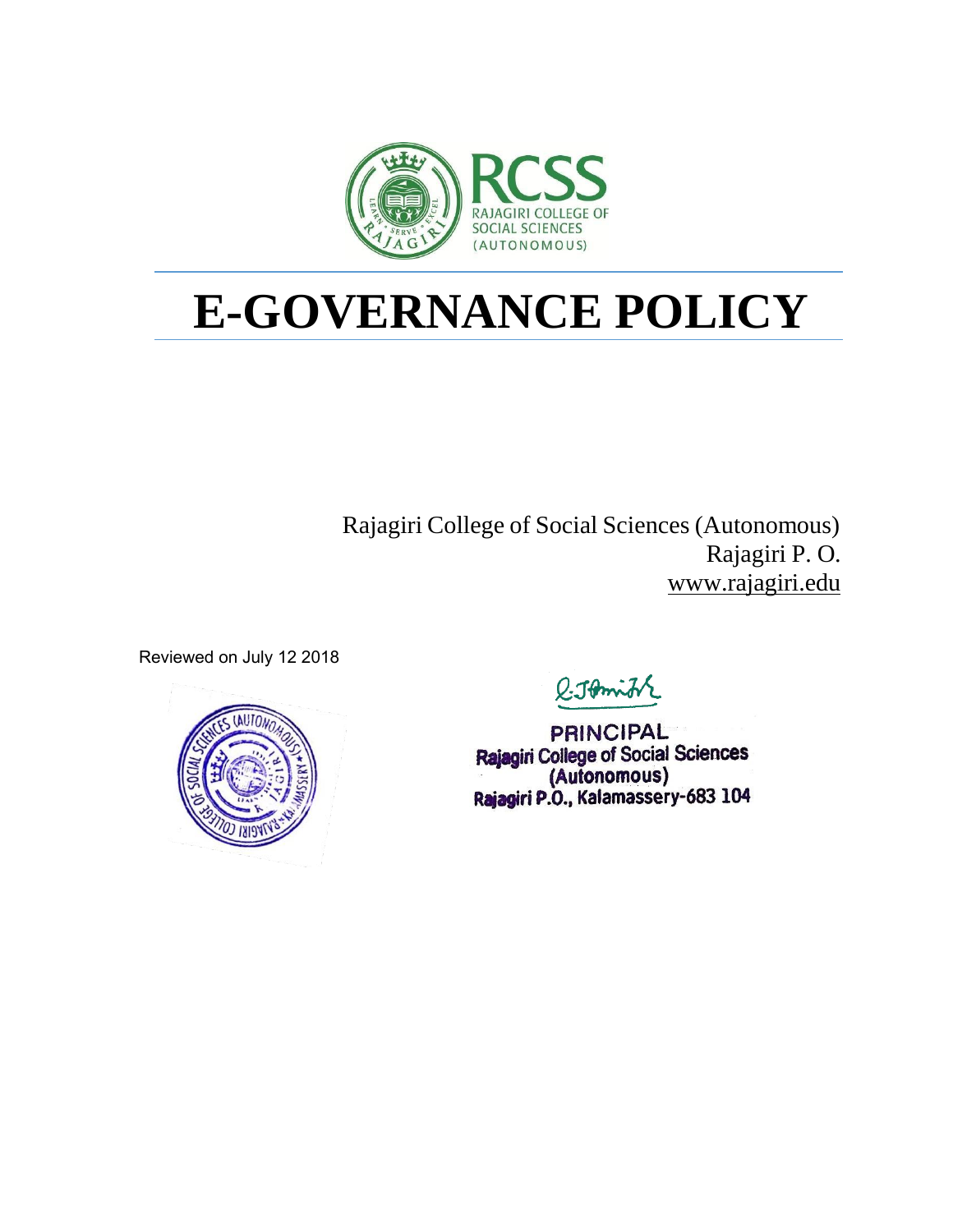

## **E-Governance Policy**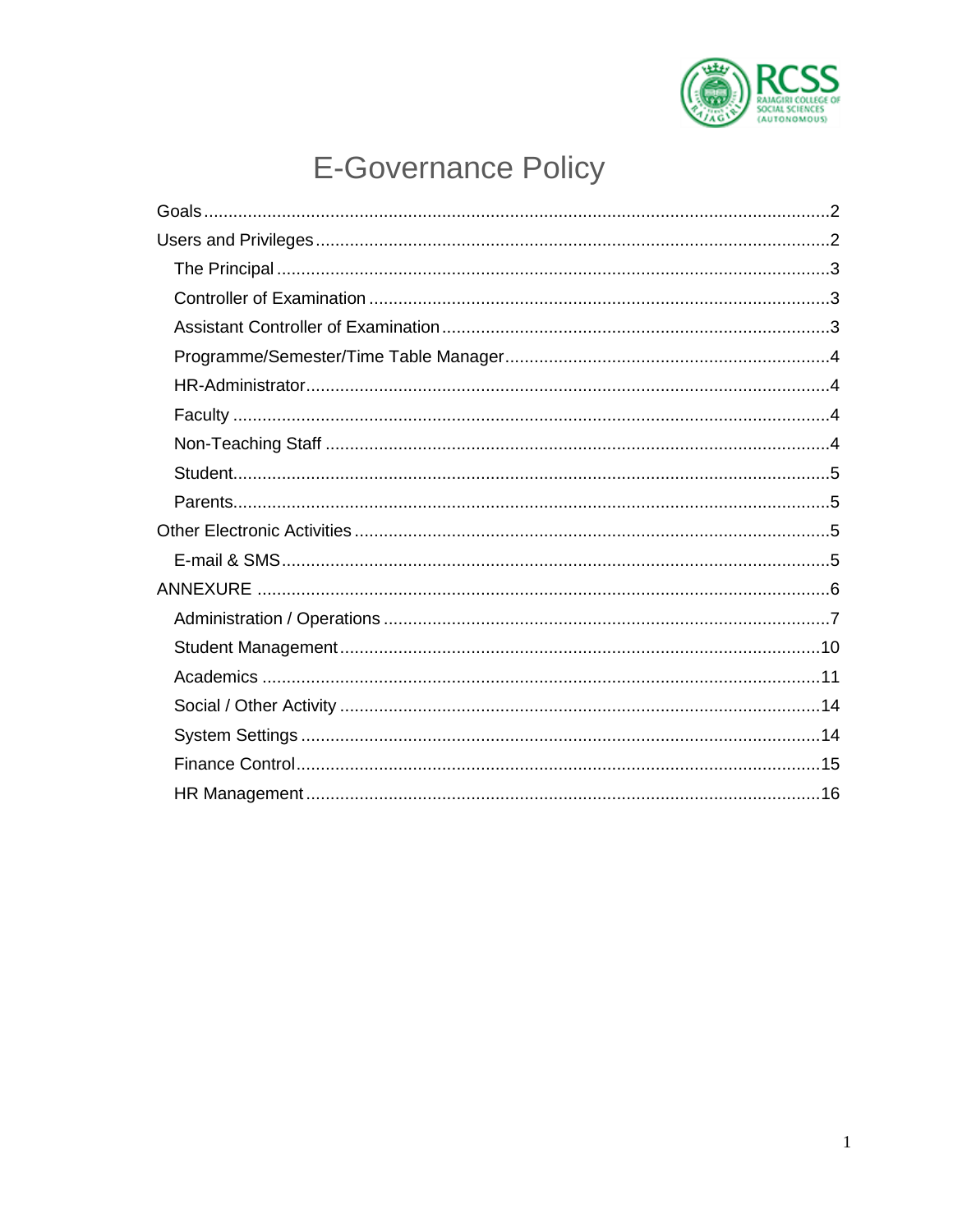

## **E-Governance Policy**

Rajagiri College of Social Sciences have introduced the e-governance to enhance good governance through transparency, participation and accountability from the stakeholders. The Enterprise Resource Planning of the Rajagiri College of Social Sciences provides of various privileges to its stakeholders. Two major fields under e-governance is e-administration and e-services. E-administration uses the ICT for information process and decision making by the administrators. E-services provides various service facilities.

### <span id="page-2-0"></span>**Goals**

- Improve internal process of governance
- Provide better information and service delivery to stakeholders
- Increase transparence of the college
- Reinforce accountability and credibility in stake holders
- Promote stakeholder participation through a decentralized approach.

## <span id="page-2-1"></span>UsersandPrivileges

The Enterprise Resource Planning of the Rajagiri College of Social Sciences provides of various privileges to its stakeholders. The Principal, Controller of Examinations, Assistant Controller of Examinations, Academic Department Heads/Deans, Programme/Semester/Time Table Manager, HR-Administrator, Faculty, Non-teaching staff, Student, Parents. Each of the stakeholder has got access to various relevant data and functions to be performed at their level through ERP. Each of the stakeholder will have a unique username and password through which they need to log in the ERP. The Privileges available in Fedena is attached as Annexure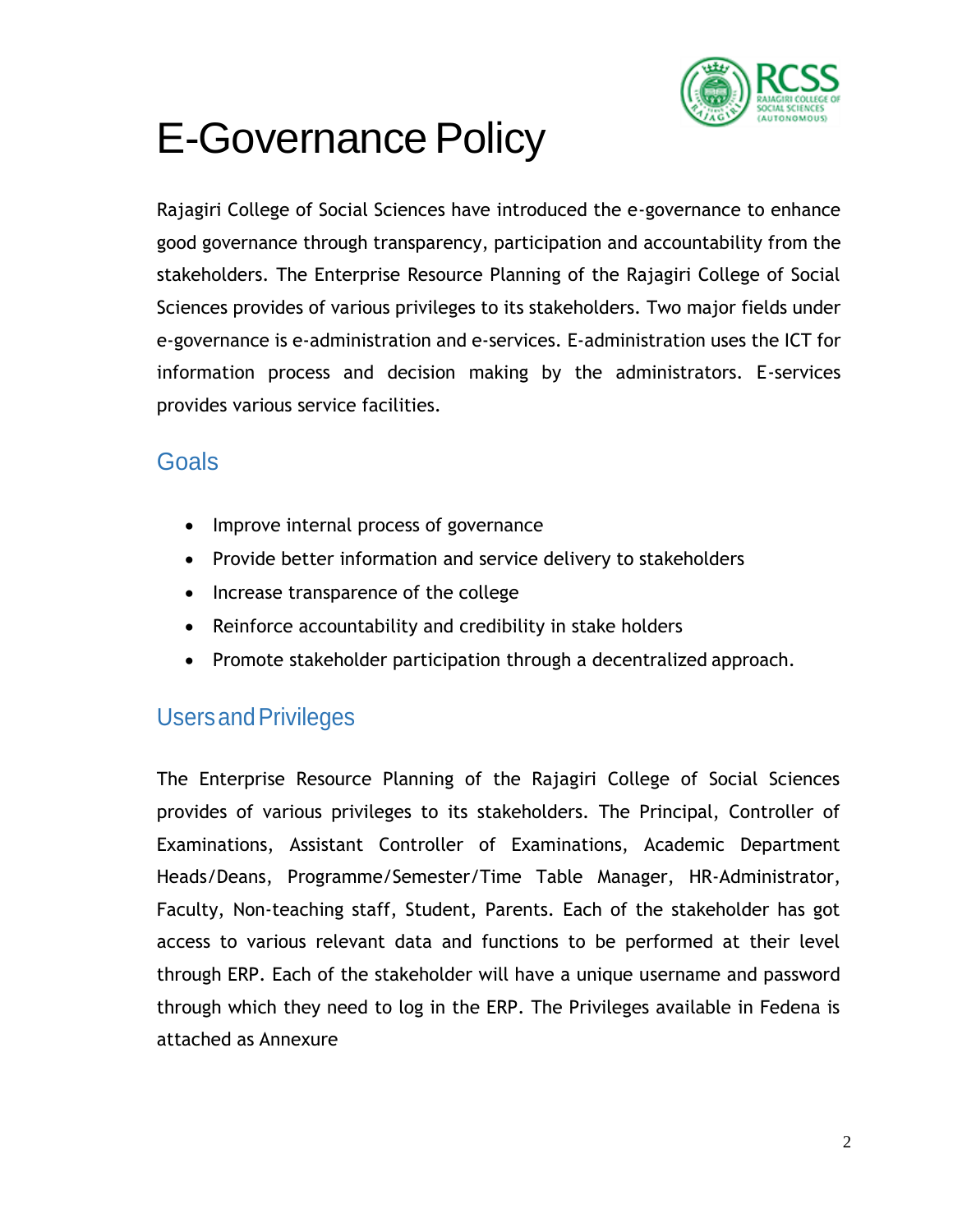

#### <span id="page-3-0"></span>The Principal

The college Principal has got access to details of students, their attendance percentage, internal and external marks, time table for each semester, academic workload of each faculty member, feedbacks from the student, fee payment details of student, individual profile of the students and faculty members, examination schedule, mark entry status, student admission status. Principal can also access the list of failed/passed students of each programme through ERP-Fedena.

#### <span id="page-3-1"></span>Controller of Examination

The controller of examination has got access to examination related functions of entire academic programmes of the college. The CoE can access the examination schedule, student attendance status, exam application status, condonation status of students, access to mark entry done by faculty members (internal score), semester examination result, eligibility list of students from each programmes for applying examination, status of examination fee paid, generation of hall ticket and preparation of semester mark list.

#### <span id="page-3-2"></span>Assistant Controller ofExamination

In each academic department there will be an Assistant Controller of Examination (ACE), who will be facilitating the examination formalities in their department concerned. ACE has got access to various privileges in ERP. ACE can schedule the examinations, he can open and lock the mark entry portal for faculty members to upload the marks of the students. ACE can also create various evaluative components for the courses in the ERP.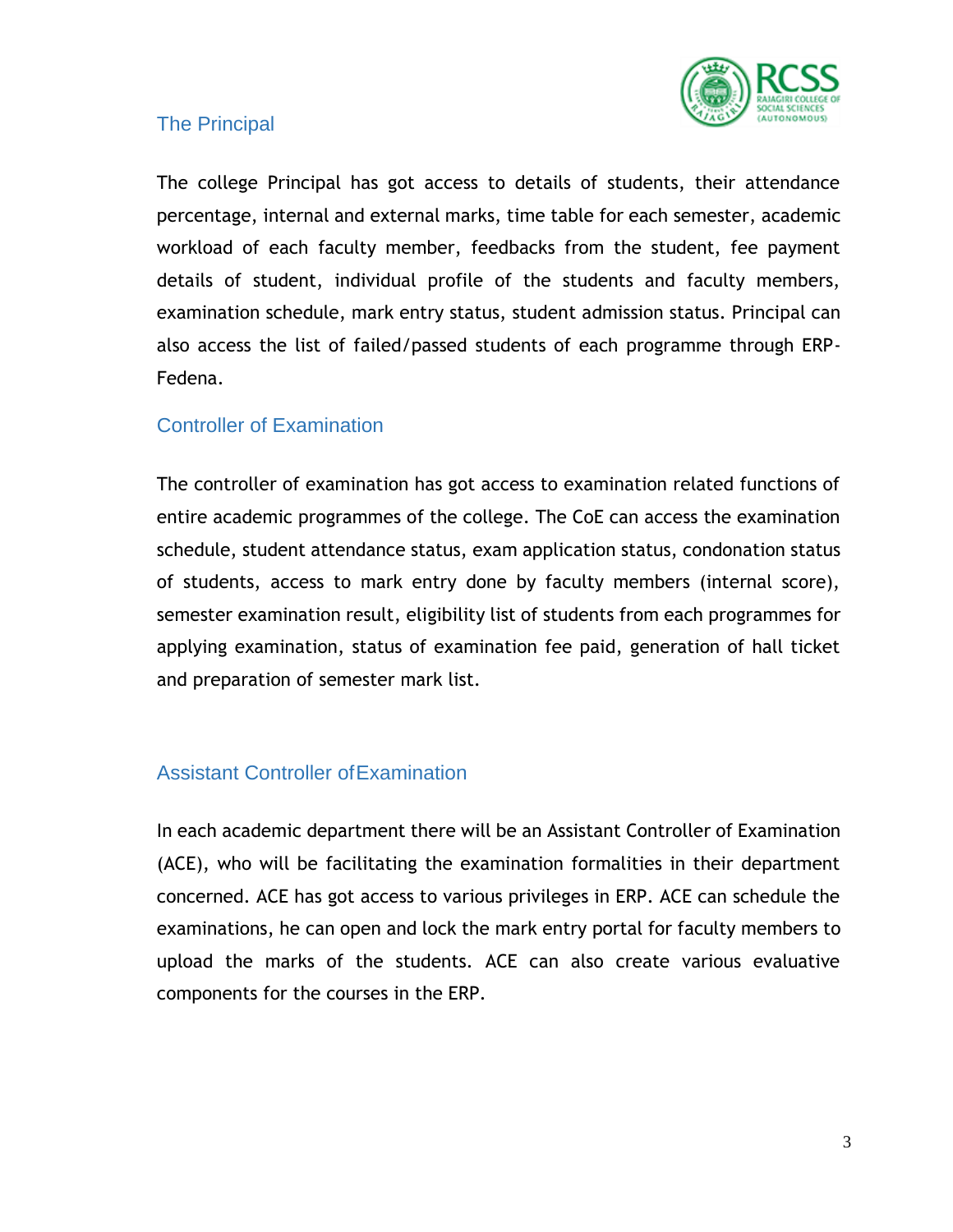#### <span id="page-4-0"></span>Programme/Semester/Time Table Manager

The programme/semester/time table manager has got



limited access to creating various academic programmes in the ERP, structuring the academic programme in ERP, managing the semester in ERP, exporting students from one semester to the other semester, creating time table for various batches and making necessary adjustments in the time table on request from the department. If one faculty member is on leave, then the time table manager has the responsibility to swap those faculty's session to the other faculty based on the communication from the department concerned. He has to support the Head/Dean of various academic departments in managing the ERP in their departments.

#### <span id="page-4-1"></span>HR-Administrator

HR-Administrator has the duty to creating individual accounts to newly appointed Faculty members, staff, students in the ERP – Fedena. HR-Administrator will assign privileges to various stakeholders in ERP- Fedena.

#### <span id="page-4-2"></span>**Faculty**

Faculty members will have access to student attendance of respective batches in which they are engaging sessions. They will have access to mark entry portal, time table, attendance status of individual students, number of sessions engaged for each batches. Faculty members can notify the students regarding their attendance status, assignment status and other relevant matters using ERP-Fedena.

#### <span id="page-4-3"></span>Non-Teaching Staff

The non-teaching staff, who are working in various administrative and other departments will have access to various privileges in ERP-Fedena. The personnel who are in charge of student affairs will have access to student profile, fee payment details, and attendance reports. The staff who are in charge of faculty affairs will have access to details of courses handled by each faculty, faculty profile and faculty academic work load. They can also notify the students regarding their attendance status through ERP-Fedena.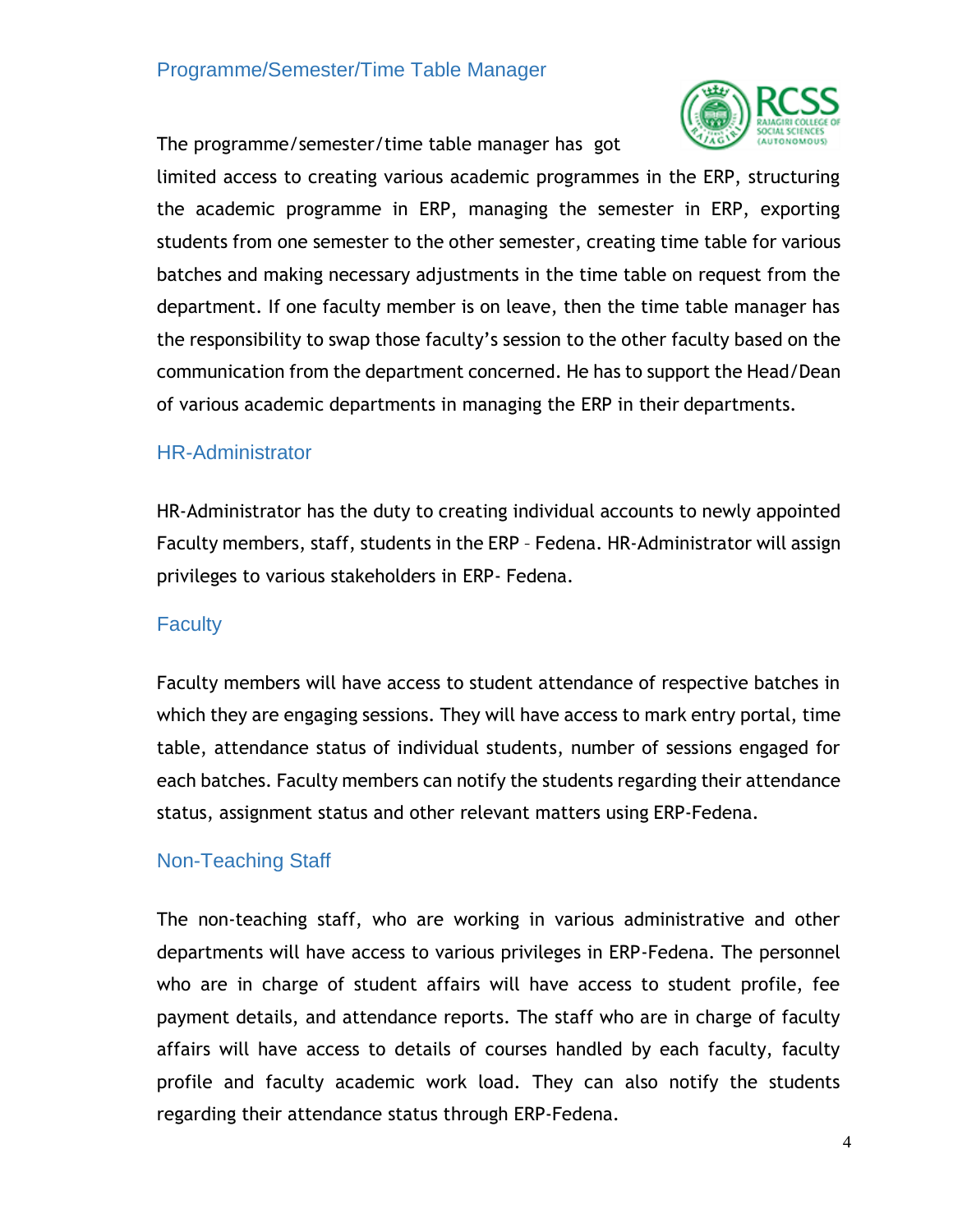

#### <span id="page-5-0"></span>**Student**

The students of Rajagiri College has extensive use of Fedena. The complete life cycle of the student in Rajagiri is managed in Fedena. Right from the application to different programmes to admission list, fee payment, time table, attendance, internal marks, semester examination result, application for examination, examination schedule, academic time table and other relevant academic matters from this ERP.

#### <span id="page-5-1"></span>**Parents**

When a student is being admitted to an academic programme in Rajagiri College, their respective parent's will be automatically have a Fedena user account. Through this account, parents can access the attendance status, academic scores of their ward, time table, examination time table and other relevant matters.

## <span id="page-5-3"></span><span id="page-5-2"></span>Other Electronic Activities E-mail & SMS

Fedena ERP will also generate E-mails and SMS to students and parents regarding matters which are relevant to them. These E-mails and SMS are generated on special commands provided.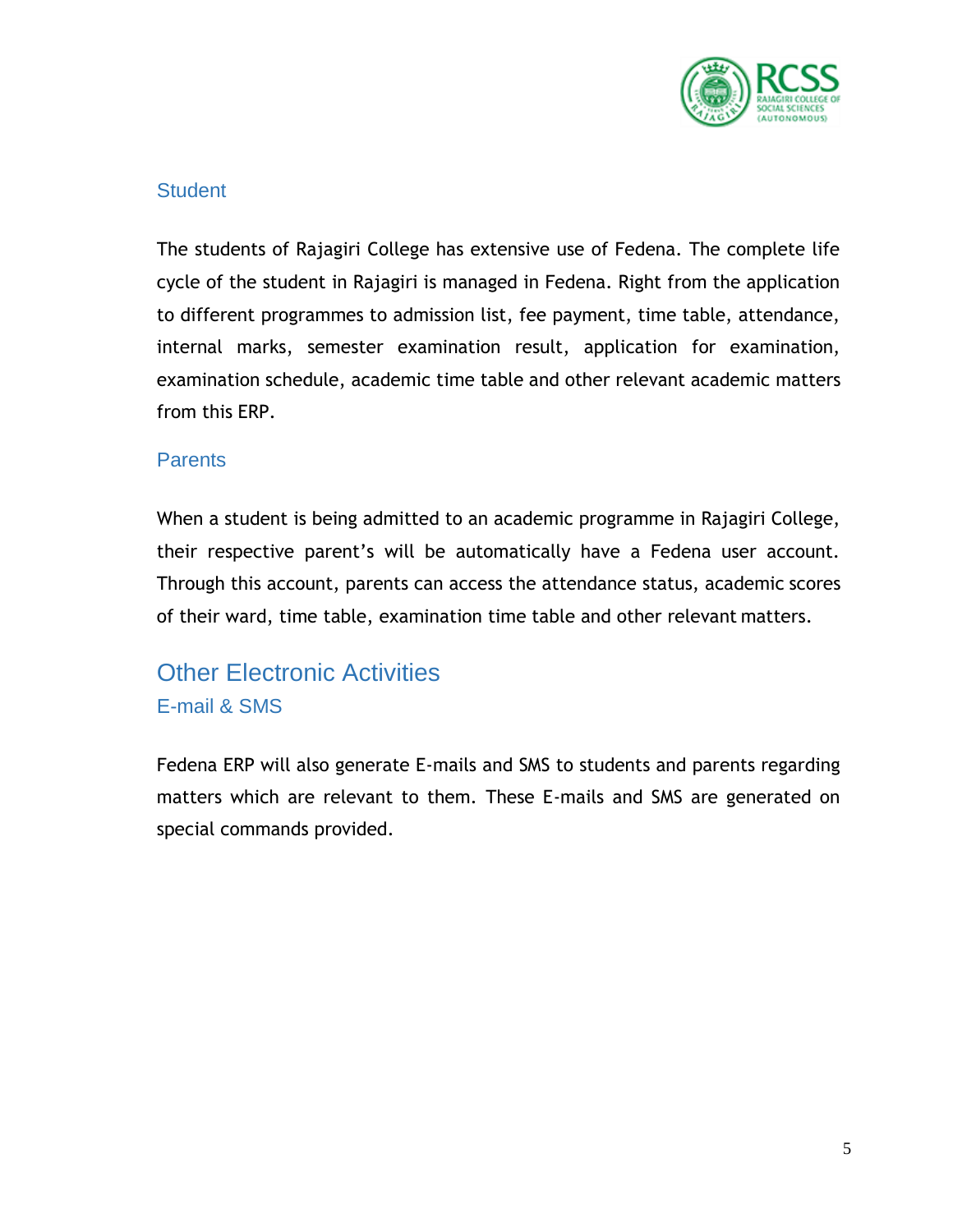

## <span id="page-6-1"></span><span id="page-6-0"></span>ANNEXURE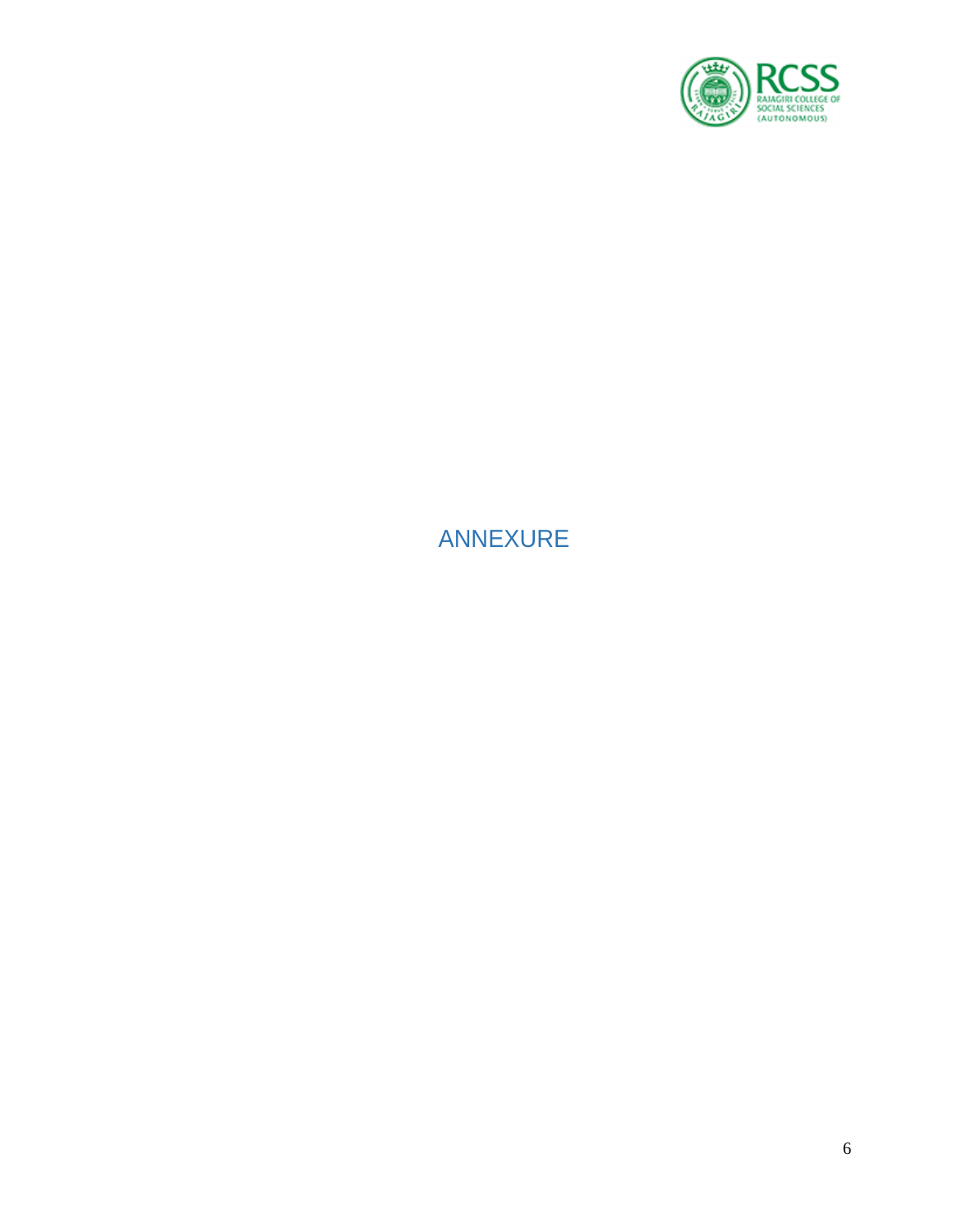

## Administration / Operations

| Privileges                 | Controls associated with this privilege                                                                                                                                                                                                                                                                                                                                                                                                                                                                                                                                                                                                                                |
|----------------------------|------------------------------------------------------------------------------------------------------------------------------------------------------------------------------------------------------------------------------------------------------------------------------------------------------------------------------------------------------------------------------------------------------------------------------------------------------------------------------------------------------------------------------------------------------------------------------------------------------------------------------------------------------------------------|
| Manage Users               | When this privilege is assigned to a User / Employee, can search the user by their type<br>(Students, Parents, Employee, Admin) or by the name of the user or by user ID.<br>Can create a New User (New admin) and manage their profiles.<br>Can assign Privilege to Employee.<br>Can view the User profile and change their password (this option helps when the user<br>lost the password).<br>Can Block the User Account (this option prevents the Blocked User to login into their<br>respective accounts).<br>Can Unblock the User Account.                                                                                                                       |
| Event management           | When this privilege is assigned to a User / Employee, can create an event that is<br>common to all Fedena users (Students and Employees) or for a specific batch /<br>department.<br>This privilege is assigned to an employee who can create events (special holidays,<br>school fest, dance event for specific batch etc.,) and once posted it can be viewed by<br>all users or specific batch or specific department.                                                                                                                                                                                                                                               |
| Form Builder<br>Management | When this privilege is assigned to a User / Employee, they can create a Form template.<br>Lets the User / Employee to create a template of a particular form and then publish to<br>the Fedena Users (Students Employees)                                                                                                                                                                                                                                                                                                                                                                                                                                              |
| Manage news                | When this privilege is assigned to a User / Employee, can publish timely<br>announcements to keep all Fedena users informed.                                                                                                                                                                                                                                                                                                                                                                                                                                                                                                                                           |
| Discipline                 | Allow the employee to track the student's discipline and behavior $\cdot$<br>Will be able to Create complaint against the students or the staff.<br>Keep track of complaints which are received, pending and solved.                                                                                                                                                                                                                                                                                                                                                                                                                                                   |
| Librarian                  | When this privilege is assigned to a User / Employee, the employee will be able to<br>manage (add, view, edit and delete) books into the Fedena Library module.<br>Will be able to Search books via Bar code, Book number, or by the Title of the book<br>in Fedena Library module.<br>This privilege will allow you to Issue books, return the books from / into the Fedena<br>library module.                                                                                                                                                                                                                                                                        |
| <b>Transport Admin</b>     | Will be able to manage Transport Settings in which the employee can Setup the basic<br>configurations in the transport module,<br>Create all stops vehicles travel during an academic year. Create active vehicles for an<br>academic year, add additional vehicle details and can assign employees from<br>departments as drivers or vehicle attendants and record their contact details.<br>Will be able to Manage all routes in the institution. Create a new route, assign vehicle,<br>assign stops to route and add pickup and drop timings<br>Assign students and employees to routes. Based on the transport mode, select from<br>two-way or one-way transport. |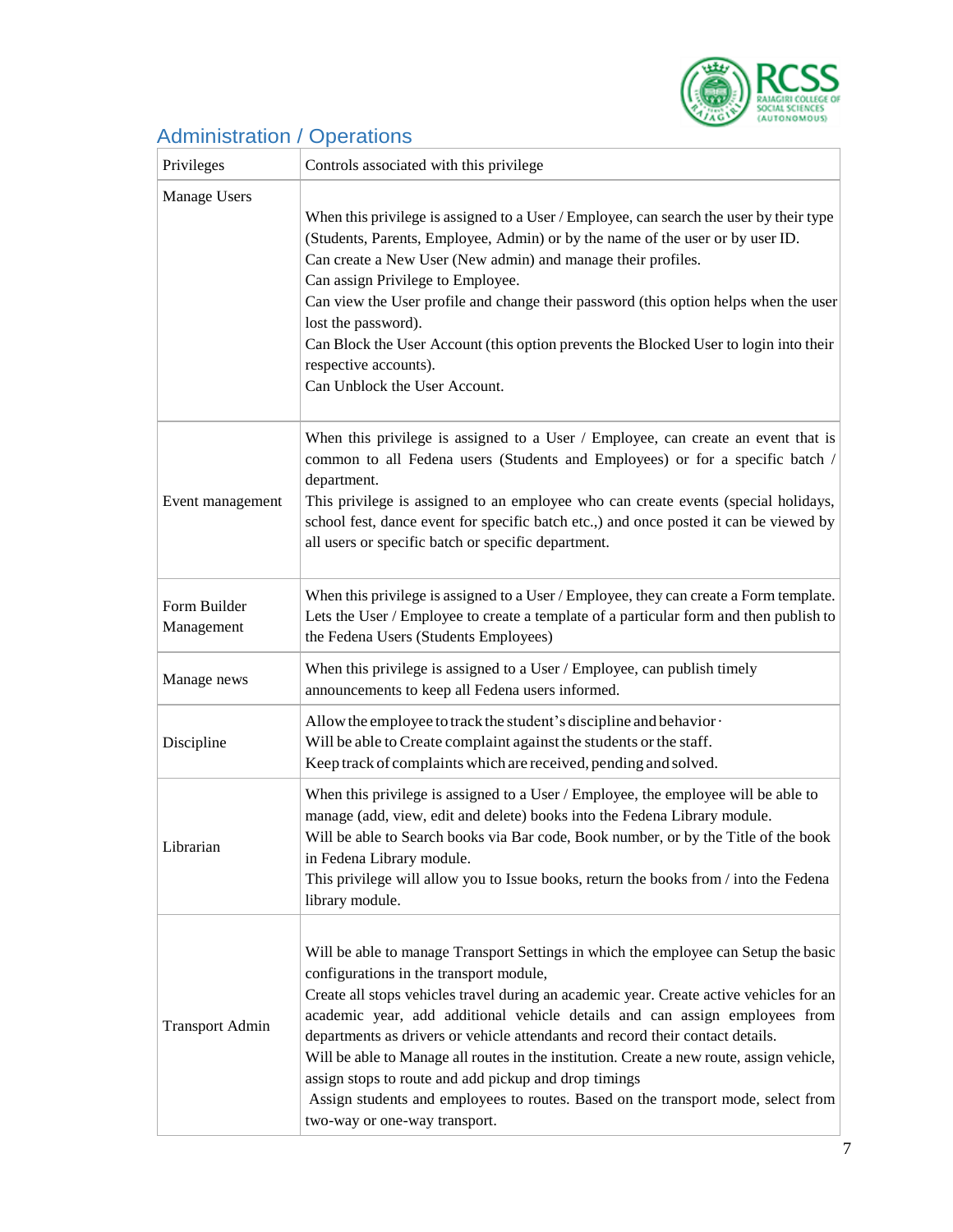

|                                  | Create and view fee collections<br>Mark route wise attendance of transport availing passengers<br>Record details of maintenance work done on vehicles like amount spent, next<br>maintenance date, receipts of work etc.,<br>Import transport data from one academic year to another.<br>Will be able to generate Transport reports                                                                                                                                                                                                                               |
|----------------------------------|-------------------------------------------------------------------------------------------------------------------------------------------------------------------------------------------------------------------------------------------------------------------------------------------------------------------------------------------------------------------------------------------------------------------------------------------------------------------------------------------------------------------------------------------------------------------|
| Hostel Admin                     | When this privilege is assigned to a User / Employee, can manage (add, view, edit and<br>delete) hostel details in the Fedena Hostel module.<br>Manage (add, view, edit and delete) room details<br>Allocate rooms to the students.<br>Create hostel fee collection date.<br>will be able to Pay hostel fee sections-wise.<br>View hostel fee defaulters.<br>Pay hostel fee student-wise.<br>Create hostel fee collection date<br>will be able to Pay hostel fee sections-wise.<br>View hostel fee defaulters. Will be able to generate Reports of the hostelers. |
| Custom import<br>privilege       | Privileged employee can import data into fedena using csv file, thus saving time on<br>manual entry<br>Using Custom Import the following information can be recorded in Fedena:<br>· Employee admission details including salary structure, any additional details, bank<br>details, and employee privileges<br>· Student admission details including any additional details.                                                                                                                                                                                     |
| <b>Custom Reports</b><br>Control | When this privilege is assigned to a User / Employee, will allow the user to create<br>custom reports using the admission information of students and employees. By<br>specifying filter criteria, you can retrieve only the data you require and hide the data<br>that you do not want displayed. Custom reports can be downloaded in comma<br>separated values (.csv) format.                                                                                                                                                                                   |
| <b>Custom Reports</b><br>View    | When this privilege is assigned to a User / Employee, the user Can view and print<br>custom student and employee reports.<br>The User can only have the control of viewing and printing custom student and<br>employee reports.                                                                                                                                                                                                                                                                                                                                   |
| <b>Task Management</b>           | When this privilege is assigned to a User / Employee, the User can assign / create<br>Task (assignment Task online task or celebration arrangement etc.,) to the Employee<br>and student or to the group of employees and students. While creating a new Task<br>the privileged user can set due date and will be able to view and add comments to<br>the Task.<br>The privileged employee will be able to manage (view, add, edit, delete). Tasks.                                                                                                               |
| <b>Placement Activities</b>      | When this privilege is assigned to a User / Employee, the User can announce the<br>placement events to students. Eligible students can be authorized to participate in the<br>event and the result can be declared.                                                                                                                                                                                                                                                                                                                                               |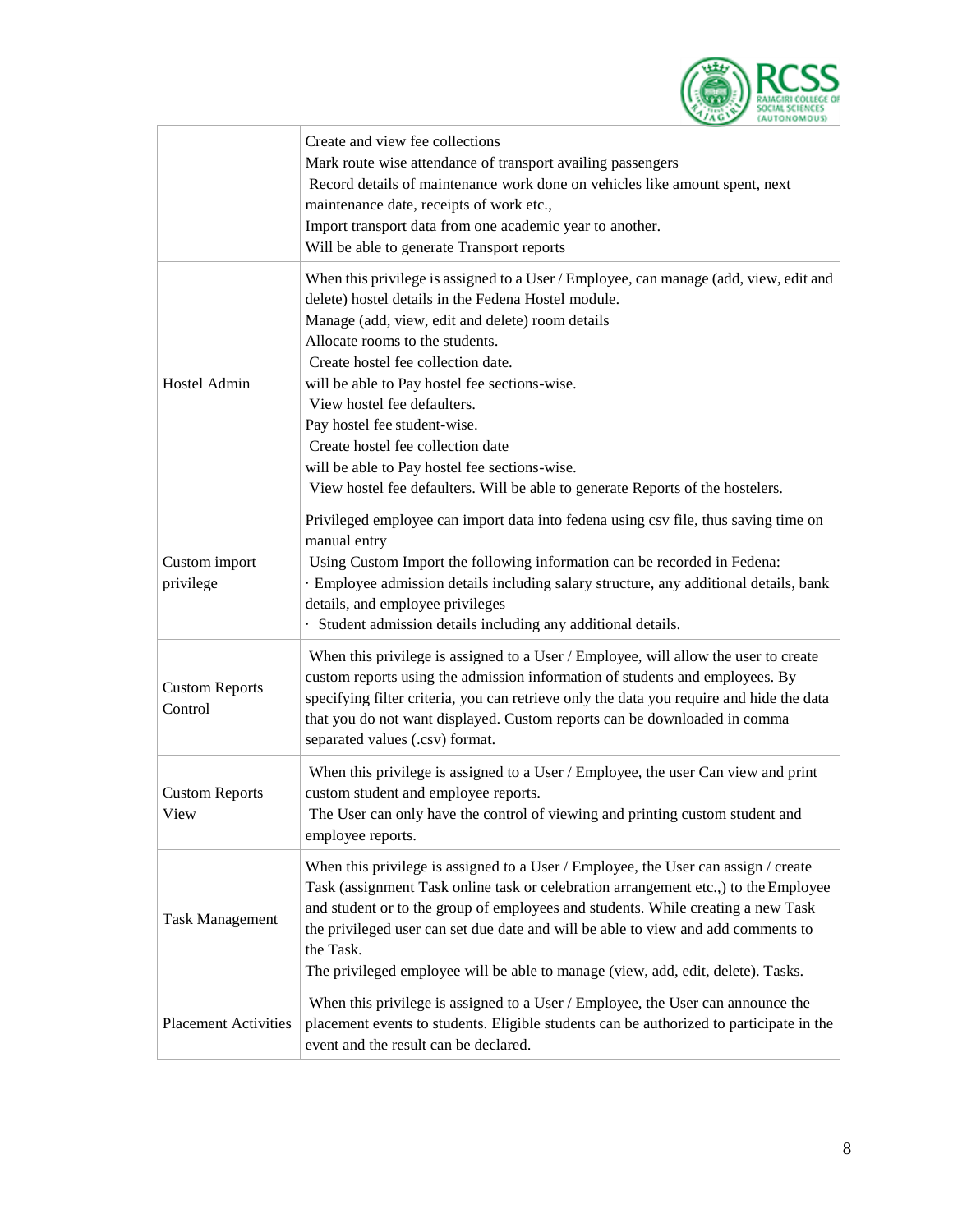

|                                                             | The privileged employee can announce new Placements, invite students, check their<br>status, archive the placement and finally generate the report based on the type<br>(Invited, Applied, Approved, Attended, Placed) of students.                                                                                                                                                                                                                                                                                                                                                                           |
|-------------------------------------------------------------|---------------------------------------------------------------------------------------------------------------------------------------------------------------------------------------------------------------------------------------------------------------------------------------------------------------------------------------------------------------------------------------------------------------------------------------------------------------------------------------------------------------------------------------------------------------------------------------------------------------|
| <b>Employee Manager</b><br>Inventory                        | When this privilege is assigned to a User / Employee, the User can Create and<br>manage store items, creates indents, Manage Purchase Order, Generate Reports.                                                                                                                                                                                                                                                                                                                                                                                                                                                |
| <b>App Frames</b><br>Management                             | When this privilege is assigned to a User / Employee, the user can access external<br>application in Fedena.<br>The User can create New Frames by adding the client URL and client name and<br>make it access through Fedena by just one click.                                                                                                                                                                                                                                                                                                                                                               |
| Client<br>Authorizations<br><b>Client App</b><br>Management | Theses 2 privileges work together and when this privilege is assigned to a User /<br>Employee he can create a new client and manage their apps.                                                                                                                                                                                                                                                                                                                                                                                                                                                               |
| Manage Inventory                                            | Create and manage store categories, store types, stores, item categories, store items,<br>supplier types, suppliers.<br>Create indents, Manage Purchase Order, Invoice.<br>Creates GRN, Generate Reports, Manage tax calculation mode.                                                                                                                                                                                                                                                                                                                                                                        |
| <b>Inventory Basics</b>                                     | When this privilege is assigned to a User / Employee, the user will only be able to<br>create the basic modules of the Inventory<br>The user will have the below following privilege:<br>Create and manage store items.<br>Creates indents.<br>Manage Purchase Order.<br>Generate Reports.                                                                                                                                                                                                                                                                                                                    |
| Data Management                                             | When this privilege is assigned to a User / Employee, the user can create new data<br>categories and add fields to it, the saved data can be printed                                                                                                                                                                                                                                                                                                                                                                                                                                                          |
| Data Management<br>Viewer                                   | When this privilege is assigned to a User / Employee, the user can only view and<br>print data, user will not have the privilege of creating new data categories.                                                                                                                                                                                                                                                                                                                                                                                                                                             |
| <b>Inventory Sales</b>                                      | When this privilege is assigned to a User / Employee, the user can Manage Invoice,<br>Generate Reports, generate sales reports, Generate Item-wise Report, Generate Day-<br>wise Report, Generate Invoice Report.                                                                                                                                                                                                                                                                                                                                                                                             |
| Document<br>Management                                      | When this privilege is assigned to a User / Employee he can Upload, View and<br>Share documents to the employees and students.<br>The user will have the privilege of creating privileged folder, where we have an<br>option to add members with 'Upload' privilege while creating the folder. And those<br>people can upload files/documents to the specific folder in addition with accessing<br>the documents within the folder.<br>The privileged user can create User specific (either students or employees or both)<br>folder where in the user can add the documents which are specific to that user. |
| Reminder Manager                                            | When this privilege is assigned to a User / Employee, the user can set Reminders<br>and send messages to alert students, parents, and employees about upcoming                                                                                                                                                                                                                                                                                                                                                                                                                                                |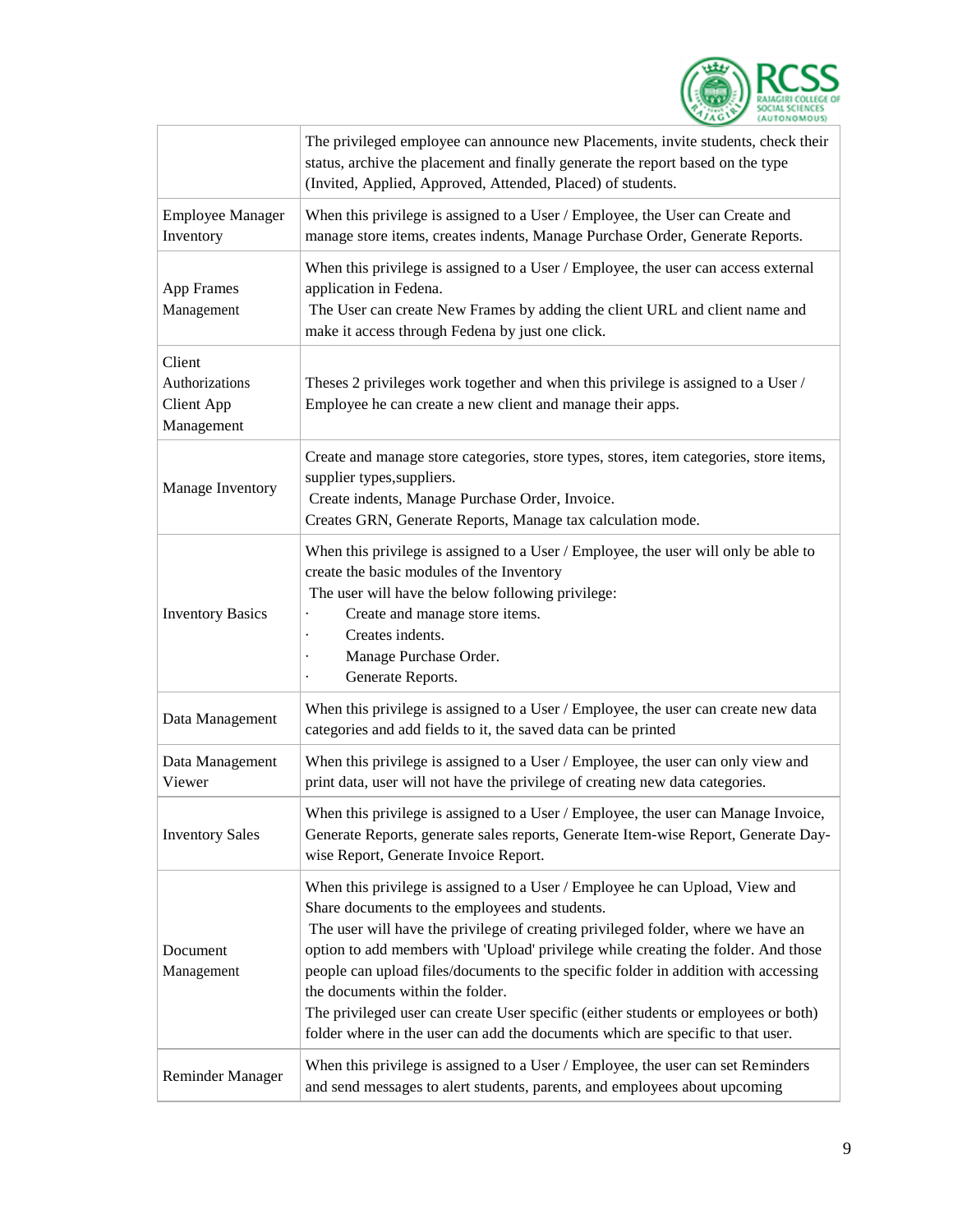

|               | institutional events. Reminders are sent a specified amount of time before an event<br>via SMS and email. Reminders can be created for: Events, Exams, Online exams and                                                                               |
|---------------|-------------------------------------------------------------------------------------------------------------------------------------------------------------------------------------------------------------------------------------------------------|
|               | Fee collections schedules.                                                                                                                                                                                                                            |
|               | Can create Custom reminders to notify your Fedena users about any type of<br>upcoming institutional activities                                                                                                                                        |
|               | For Fedena users to receive reminders their contact information (mobile number and<br>email address) must be saved in their Fedena profiles. Also, the SMS and email<br>settings must be configured for your Fedena account.                          |
| Manage Alumni | When this privilege is assigned to a User / Employee, the user can View alumni of<br>past sections/classes, Schedule and organise alumni events, Invite alumni to events,<br>View and track responses to event invitations, Contact alumni via email. |

## <span id="page-10-0"></span>Student Management

| Admission                             | When this privilege is assigned to a User / Employee, the user can use the Student<br>admission form, to admit a new Student in Fedena.<br>The user will have the privilege of entering all the details of the student (Name,<br>Admission Number, Parent details etc.,) who is newly admitted to the institution into<br>the Fedena.                                                                                                                                                                                                                        |
|---------------------------------------|--------------------------------------------------------------------------------------------------------------------------------------------------------------------------------------------------------------------------------------------------------------------------------------------------------------------------------------------------------------------------------------------------------------------------------------------------------------------------------------------------------------------------------------------------------------|
| <b>Students Control</b>               | When this privilege is assigned to a User / Employee, the User can admit students<br>into the Fedena.<br>The User will be able to manage (view, edit, send emails and delete) student's<br>profile, by searching their details based on the type of students (present academic year<br>students and former students).<br>The User can also manage the details of all the students by searching their profiles<br>based on their section/class using "View all" option.<br>This privilege has "Advanced search" option to search the details of the students. |
| <b>Student View</b>                   | When this privilege is assigned to a User / Employee, the user will have all the<br>privilege to manage (search students, view, edit, send emails and delete) student<br>details but will not have the option of admitting the students into the Fedena.                                                                                                                                                                                                                                                                                                     |
| <b>Student Attendance</b><br>Register | When this privilege is assigned to a User / Employee, can mark the attendance of the<br>students present in Fedena.                                                                                                                                                                                                                                                                                                                                                                                                                                          |
| <b>Student Attendance</b><br>View     | When this privilege is assigned to a User / Employee, can view and generate<br>attendance report (monthly and daily reports) of students according to their sections<br>based on monthly, custom, overall.<br>The user can add extra information (date of birth, gender, section etc.,) of a student<br>in attendance report by customizing the columns which are to be saved in the report.                                                                                                                                                                 |
| Manage Student<br>Records             | When this privilege is assigned to a User / Employee, the User can Create and<br>manage record groups(A record group is a collection of records used to capture                                                                                                                                                                                                                                                                                                                                                                                              |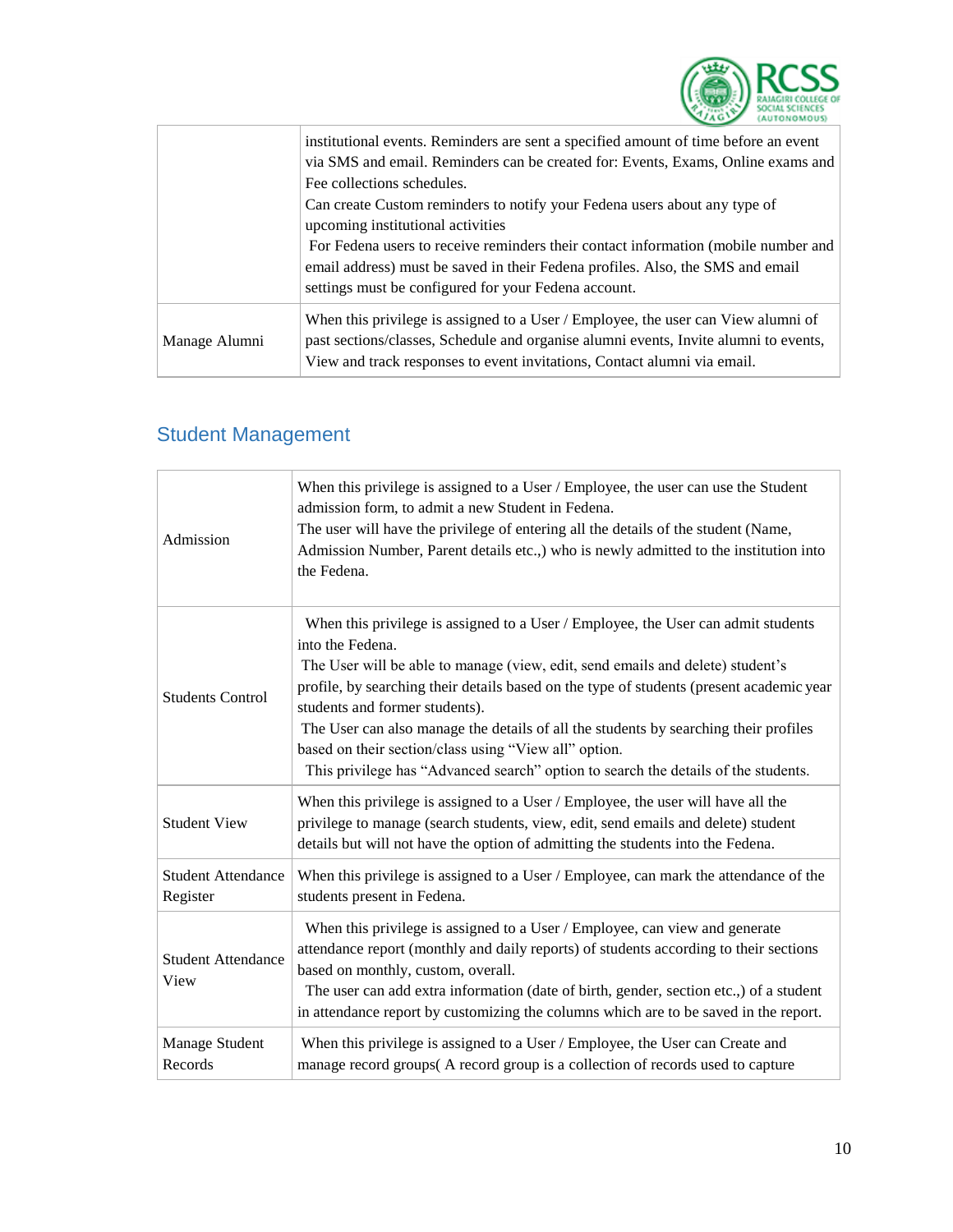

|                                | details about students that are specific to a section. E.g., maintain the Health Records<br>of students such as Height, Weight, Vision).<br>Assign record groups to classes and sections<br>Enter and manage student records                                                                                                                                                                                                                                                                                                                  |
|--------------------------------|-----------------------------------------------------------------------------------------------------------------------------------------------------------------------------------------------------------------------------------------------------------------------------------------------------------------------------------------------------------------------------------------------------------------------------------------------------------------------------------------------------------------------------------------------|
| Applicant<br>Registration      | When this privilege is assigned to a User / Employee, the User can Create and<br>manage Online applications for new joiners of classes in your organization. You can<br>activate applicant registration for each class with customized forms and fields based<br>on your requirements.<br>The user can create new pins and give them to the applicant at the time of online<br>registration.<br>The user can Update the status of the online application received and Allocate or<br>discard the applicant based on the terms and conditions. |
| Manage Transfer<br>Certificate | When this privilege is assigned to a User / Employee, the user can generate Transfer<br>Certificate<br>The User can Choose and add the required fields in the transfer certificate based on<br>your institution/board standards.<br>The User can View and manage the transfer certificates generated for your outgoing<br>students.                                                                                                                                                                                                           |

## <span id="page-11-0"></span>Academics

|                     | When this privilege is assigned to a User / Employee, the user can manage Grading<br>Levels, Ranking Levels and Class Designations. |
|---------------------|-------------------------------------------------------------------------------------------------------------------------------------|
|                     | Can Set grading levels, Ranking Levels, Class Designations, Grades, Weightages etc.<br>for CCE.                                     |
|                     | Manage Observation Groups, FA groups and association to subjects.                                                                   |
|                     | Manage Basic CCE Report Settings, Detailed CCE Report Settings, Configure grade,<br>upscale settings for scholastic subjects.       |
|                     | Manage CGPA Settings, Report Settings for Exam, Grouped Exam and Transcript                                                         |
|                     | Reports.                                                                                                                            |
| Examination         | Configure how students are sorted in report cards and mark entry pages.                                                             |
| Control             | Create new exams, enter marks                                                                                                       |
|                     | Generates Student Reports for Grouped Exams.                                                                                        |
|                     | Generates exam-wise reports, subject-wise reports, Grouped Exam reports for                                                         |
|                     | archived students, reports for subject-wise student ranks, reports for sections-wise                                                |
|                     | student ranks, reports for class-wise student ranks, reports for overall student ranks                                              |
|                     | for this school, reports for sections-wise student rank per attendance, reports based on                                            |
|                     | different ranking levels, student transcripts, combined student reports, combined                                                   |
|                     | student reports.                                                                                                                    |
|                     | Manage Online Exam System, create new online exam, view existing online exam,                                                       |
|                     | View online exam results, Reset exam for a student.                                                                                 |
| <b>Enter Result</b> | When this privilege is assigned to a User / Employee, the user can enter result even if<br>no subjects are assigned.                |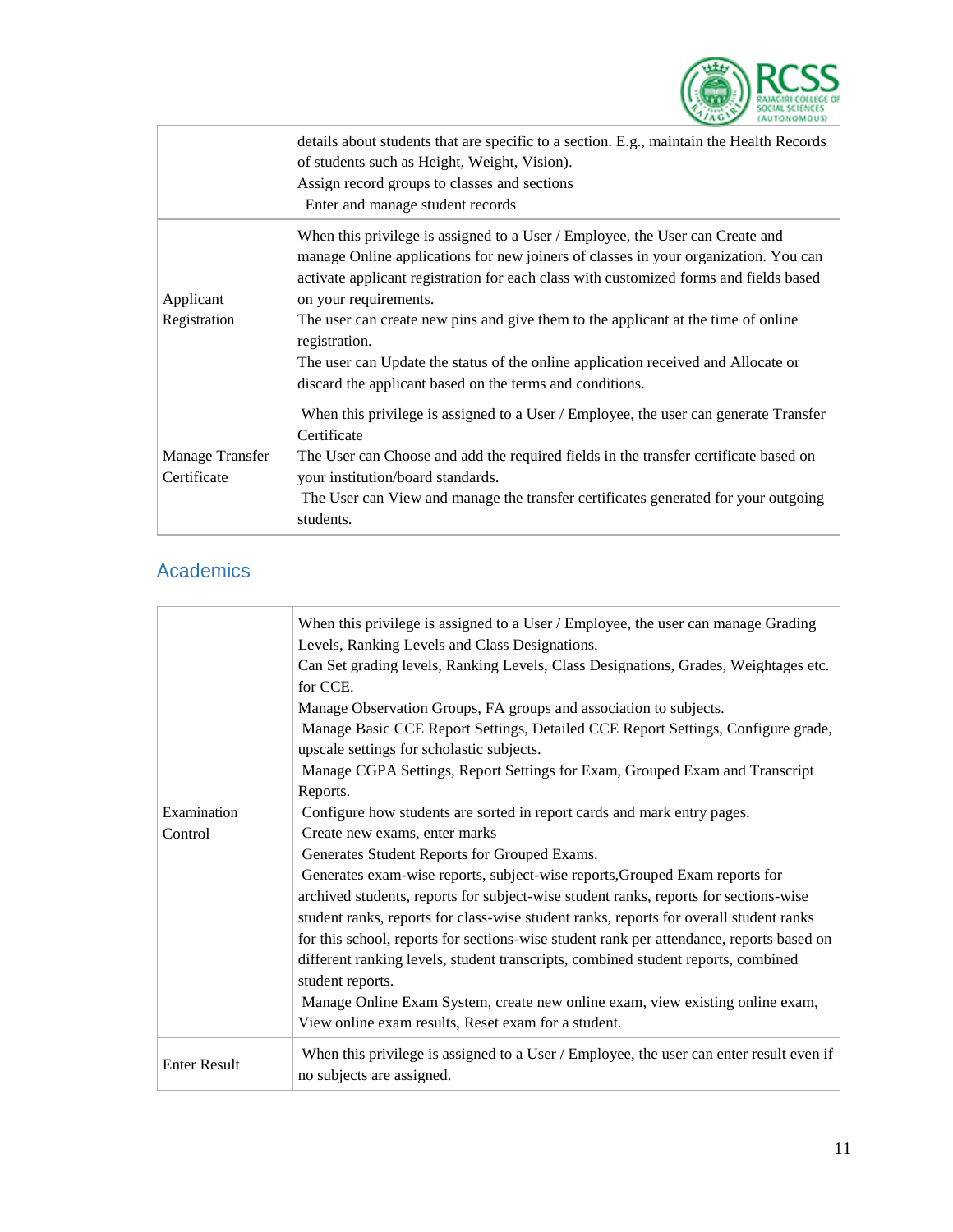

| <b>View Result</b>         | When this privilege is assigned to a User / Employee, can view all the results in all<br>batches even if no subject is assigned.<br>The privileged user will be able to View online exam results.                                                                                                                                                                                                                                                                                                                                                                                                                                                          |
|----------------------------|------------------------------------------------------------------------------------------------------------------------------------------------------------------------------------------------------------------------------------------------------------------------------------------------------------------------------------------------------------------------------------------------------------------------------------------------------------------------------------------------------------------------------------------------------------------------------------------------------------------------------------------------------------|
| Manage Timetable           | When this privilege is assigned to a User / Employee, the user can Create and edit<br>class timing sets.<br>Set weekdays and class timing sets for each section, Create and manage timetable<br>allocations, View the timetable for a class, View timetable of teachers, assign subjects<br>to teachers, View the entire timetable for a day, Allocate classrooms.<br>The user can customize Timetable by going into Timetable settings and Configure<br>how you want the class details to be displayed in the Student and Employee timetable<br>PDF Report.<br>Manage Timetable Tracker, Manage Timetable Swapping, Generate Swapped<br>Timetable Report. |
| <b>Timetable View</b>      | When this privilege is assigned to a User / Employee, the user will be able to View<br>the timetable for a class, View timetable of teachers, View the entire timetable for a<br>day,<br>Can view the Generate Swapped Timetable Report                                                                                                                                                                                                                                                                                                                                                                                                                    |
| View Additional<br>Reports | When this privilege is assigned to a User / Employee, the User will be able to<br>generate the following reports: -<br>Generate Swapped Timetable Report<br>Generates Class / Sections Details<br>Generates Former students Details<br><b>Generates Subject Details</b><br>Generates Exam Schedule Details<br>Generates Fee collection Details<br>Generates Class Fees Defaulters Details<br>Generates Students Fees Defaulters Details<br>Generates Students Fees Head-wise Report<br>Generates Siblings Report and finally.<br>Generate the report of total number of classes, sections, students and employees<br>present in the institution.           |
| <b>Manage Allocations</b>  | When this privilege is assigned to a User / Employee, the user can allocate classrooms<br>for the employees and students based on the timetable.<br>The user can allocate buildings in two ways, one way of allocating classroom is<br>weekly basis and secondly by date wise.                                                                                                                                                                                                                                                                                                                                                                             |
| <b>Manage Buildings</b>    | When this privilege is assigned to a User / Employee, the user will be able to add<br>buildings and their respective class numbers into the Fedena module. By this<br>reference one can easily allocate classrooms to employees and students according to<br>their timetable.                                                                                                                                                                                                                                                                                                                                                                              |
| Online Exam<br>Control     | When this privilege is assigned to a User / Employee, the user can create new online<br>exam, view existing online exam, view online exam results, Reset the online exam for<br>a student.                                                                                                                                                                                                                                                                                                                                                                                                                                                                 |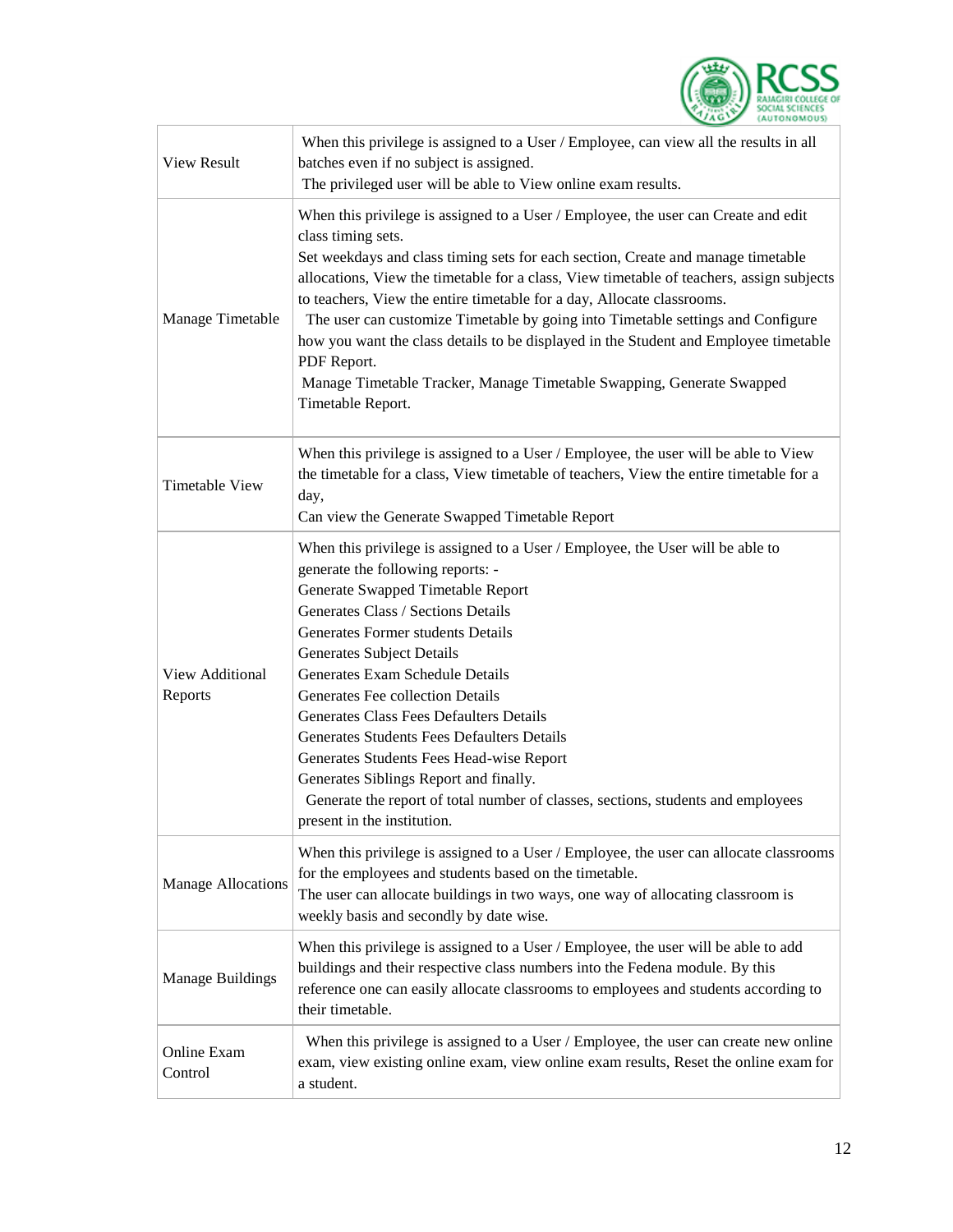

| Manage Gradebook             | When this privilege is assigned to a User / Employee, the user will be able to manage<br>the following features: -<br>Exam Planners i.e., Create terms and add exam types for the academic year, manage<br>grade book by Scheduling exams, enter marks and generate reports for classes and<br>sections,<br>Manage Grade profiles, ranking levels, Class designation, and other exam<br>configurations, create attribute profiles to evaluate subject exams based on parameters<br>(Attributes are parameters used to evaluate subject exams. Create attribute profiles<br>and assign to subjects. For example, Class Participation profile has the following<br>attributes: Attention in class, Response to questions, Maintenance of notebooks)<br>Create activity profiles to manage grade based non scholastic evaluations (activity<br>profiles are used for evaluation of non-subject related aspects of students. You can<br>create multiple activity profiles and assign to different exam planners. Example Co-<br>scholastic activities, Psychomotor skills etc.)<br>Create and manage all applicable grading profiles for the institution (Grading profiles<br>are used for evaluating grade based subject exams and activity exams. Create grading<br>profiles here and assign to the exams in the planner. Example Co-scholastic grading<br>profile.)<br>Configure remark banks to group similar remarks under a set (Configure remark<br>banks to group similar remarks under a set. Remark banks can be used with Field<br>Codes that will autofill details like name, pronouns based on gender. When adding<br>remarks, choose a remark bank and select the most appropriate remark(s) from the<br>set.)<br>View and download student-wise exam, term and planner reports, View and<br>download subject-wise exam reports, View and download exam reports of all<br>subjects. |
|------------------------------|-----------------------------------------------------------------------------------------------------------------------------------------------------------------------------------------------------------------------------------------------------------------------------------------------------------------------------------------------------------------------------------------------------------------------------------------------------------------------------------------------------------------------------------------------------------------------------------------------------------------------------------------------------------------------------------------------------------------------------------------------------------------------------------------------------------------------------------------------------------------------------------------------------------------------------------------------------------------------------------------------------------------------------------------------------------------------------------------------------------------------------------------------------------------------------------------------------------------------------------------------------------------------------------------------------------------------------------------------------------------------------------------------------------------------------------------------------------------------------------------------------------------------------------------------------------------------------------------------------------------------------------------------------------------------------------------------------------------------------------------------------------------------------------------------------------------------------------------------------------------------------------------------|
| Gradebook Mark<br>Entry      | When this privilege is assigned to a User / Employee, he can schedule exams, enter<br>marks and generate reports for classes and sections.                                                                                                                                                                                                                                                                                                                                                                                                                                                                                                                                                                                                                                                                                                                                                                                                                                                                                                                                                                                                                                                                                                                                                                                                                                                                                                                                                                                                                                                                                                                                                                                                                                                                                                                                                    |
| Certificate<br>Management    | When this privilege is assigned to a User / Employee, the user can Create and manage<br>the templates of different certificates issued by this institution, Create templates for<br>students and employees. Configure settings and design the template in the editor. Use<br>available system fields or add your own custom field in the template. Create and<br>manage the templates of different certificates issued by this institution.<br>Generate certificate for one user or Generate certificates for many users at once<br>The user can also manage Generated certificates (Here is the archive of all the<br>certificates that are issued from your institution).                                                                                                                                                                                                                                                                                                                                                                                                                                                                                                                                                                                                                                                                                                                                                                                                                                                                                                                                                                                                                                                                                                                                                                                                                   |
| <b>ID</b> Card<br>Management | When this privilege is assigned to a User / Employee, the user can Create and<br>manage the templates of different ID cards issued by this institution, Create templates<br>for students, guardians and employees Id cards. Configure settings and design the<br>template in the editor. Use available system fields or add your own custom field in the<br>template.<br>Generate Individual ID Card (Generate an ID card for one user) Generate ID cards for<br>many users at once (Generate ID cards for many users at once).<br>View generated ID Cards (Manage all previously generated ID cards. Regenerate<br>required certificates again)                                                                                                                                                                                                                                                                                                                                                                                                                                                                                                                                                                                                                                                                                                                                                                                                                                                                                                                                                                                                                                                                                                                                                                                                                                              |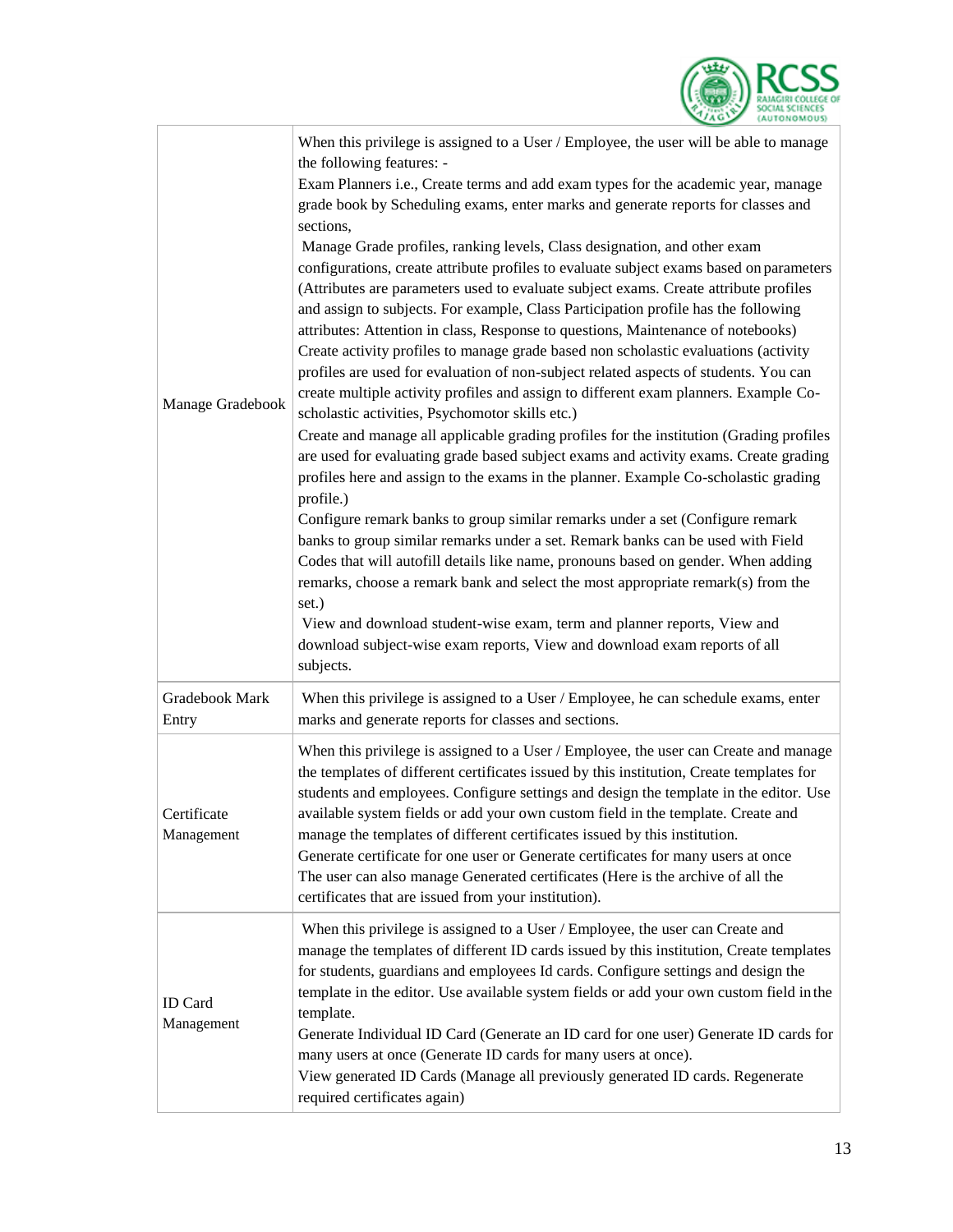

## <span id="page-14-0"></span>Social / Other Activity

| Create Group  | Can create and delete group in discussion module.                                                      |
|---------------|--------------------------------------------------------------------------------------------------------|
| Poll Control  | Can create new poll and assign different sections and departments<br>to it.<br>View the votes for poll |
| Blog Admin    | Can post, search and do the necessary settings required for blog<br>creation                           |
| Gallery Admin | Can create album, add photos and set the visibility options.                                           |

## <span id="page-14-1"></span>System Settings

| <b>General Settings</b>        | Basic Settings about the school account like school name, Address, enabling roll<br>number assignment, enabling google SSO etc.<br>Can update different student categories in school.<br>Can configure additional details (fields that are currently not there in Fedena) that<br>needs to be updated about the student during the admission process. |
|--------------------------------|-------------------------------------------------------------------------------------------------------------------------------------------------------------------------------------------------------------------------------------------------------------------------------------------------------------------------------------------------------|
| Manage<br>class/section        | Can create and manage class and sections.<br>Can activate or deactivate sections.<br>Can manage subjects corresponding to different classes.                                                                                                                                                                                                          |
| Subject Master                 | Manage subjects corresponding to different classes.<br>Manage Subjects Groups, Elective Groups and Subjects on the class level.<br>Manage subject skill sets, skill sets and sub skills.<br>Link class subjects to sections.                                                                                                                          |
| Manage student roll<br>numbers | Can edit roll number of students or assign a prefix to roll numbers class wise.                                                                                                                                                                                                                                                                       |
| Send Email                     | Privilege to send emails to employees, students and parents.                                                                                                                                                                                                                                                                                          |
| <b>Email Alert Settings</b>    | Do the settings for email alerts like setting email alert during examination scheduling<br>etc.<br>View the list of students who have unsubscribed email notification.                                                                                                                                                                                |
| <b>Message Settings</b>        | Enable or disable which users can send messages in the institution and who can they<br>send messages to.                                                                                                                                                                                                                                              |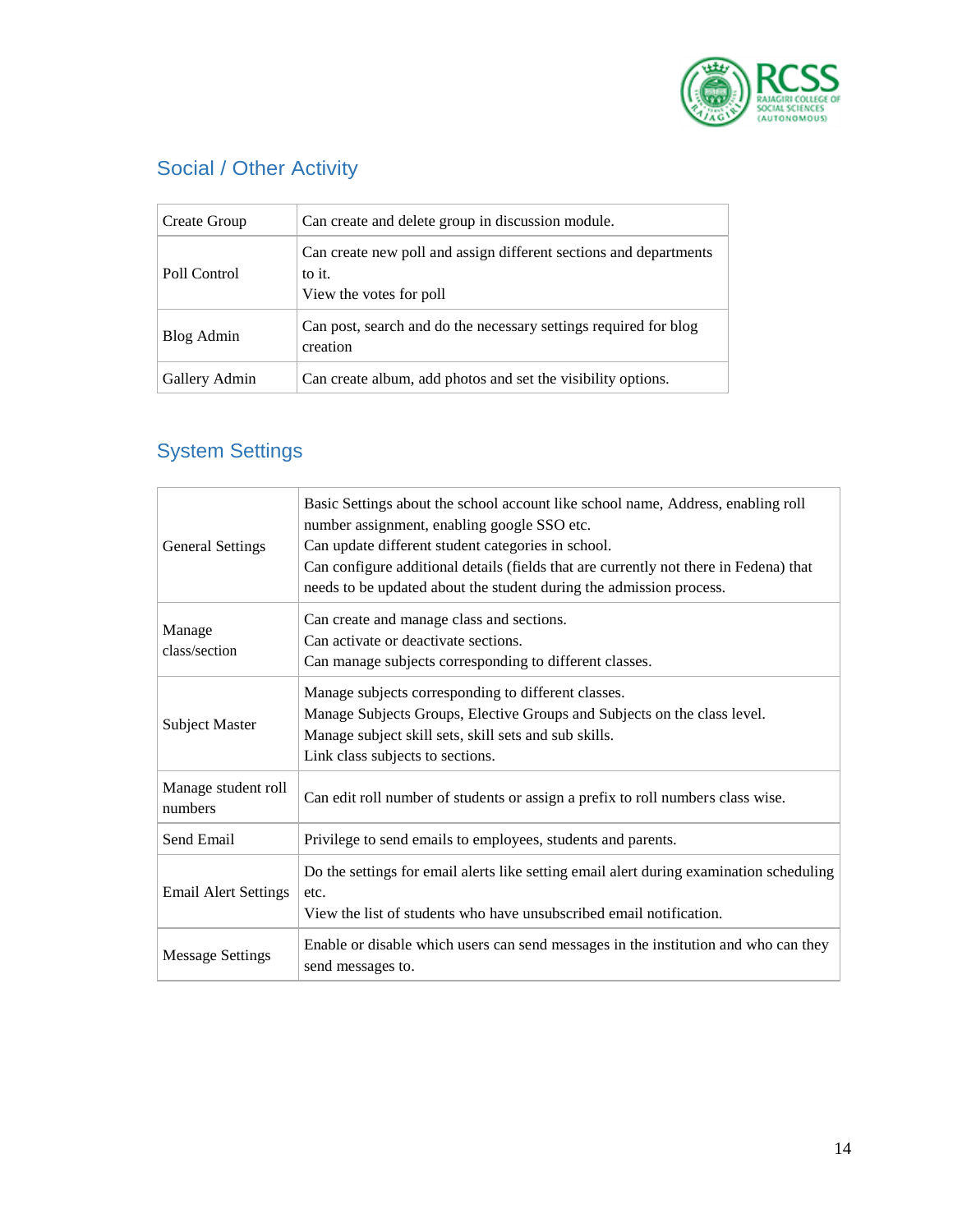

#### <span id="page-15-0"></span>Finance Control

| Manage Fee                | Can do the necessary settings for fee configuration of the institution like receipt<br>template, tax settings, invoice generation etc<br>Can create master fees, master particulars and master discounts.<br>Create new fee collecting dates.<br>Can view fee structure of students.<br>Manage and pay instant fees.<br>Manage all imported fees for any student.<br>Can set the duration of the financial year, configure printer settings and configure<br>the details of the receipt pdf. |
|---------------------------|----------------------------------------------------------------------------------------------------------------------------------------------------------------------------------------------------------------------------------------------------------------------------------------------------------------------------------------------------------------------------------------------------------------------------------------------------------------------------------------------|
| Fee Submission            | Can collect fees based on section, student wise or particular wise.<br>Can view students with fees dues.<br>Manage and pay instant fees.                                                                                                                                                                                                                                                                                                                                                     |
| Manage Refunds            | Can view all refunds.<br>Create refund rules for fee collection.<br>Apply/Revert refund for student.                                                                                                                                                                                                                                                                                                                                                                                         |
| <b>Finance Reports</b>    | Can view income and expense transactions for all accounts.<br>View fee receipts of student, employee and guests.<br>Compare financial transactions of two different periods.<br>Generate detailed particular wise student transaction report and particular wise daily<br>transaction report.<br>Generate report of tax collected.                                                                                                                                                           |
| Approve/Reject<br>Payslip | Can view the employees assigned to a payroll group, their payroll details and the<br>payslips generated.<br>Approve or reject employee payslips generated for a pay period.<br>View payslips generated for an employee.<br>Generate simple and advanced payslip reports.                                                                                                                                                                                                                     |
| <b>Revert Transaction</b> | Can collect the fees as well as revert the collected fees in case of any errors.<br>Collect instant fees as well as revert the collected instant fees in case of errors.<br>Can also view fee defaulters and collect and revert fees from them.                                                                                                                                                                                                                                              |
| Miscellaneous             | Can create new finance categories,<br>Can manage transactions by creating new expenses and new income groups.<br>Can create new donations.<br>Can manage Assets and Liabilities by creating new ones and can also view existing<br>ones.<br>Mange tally exports by doing the necessary settings for tally export.<br>Can also do manual tally synchronization, bulk export and view failed<br>synchronizations.                                                                              |